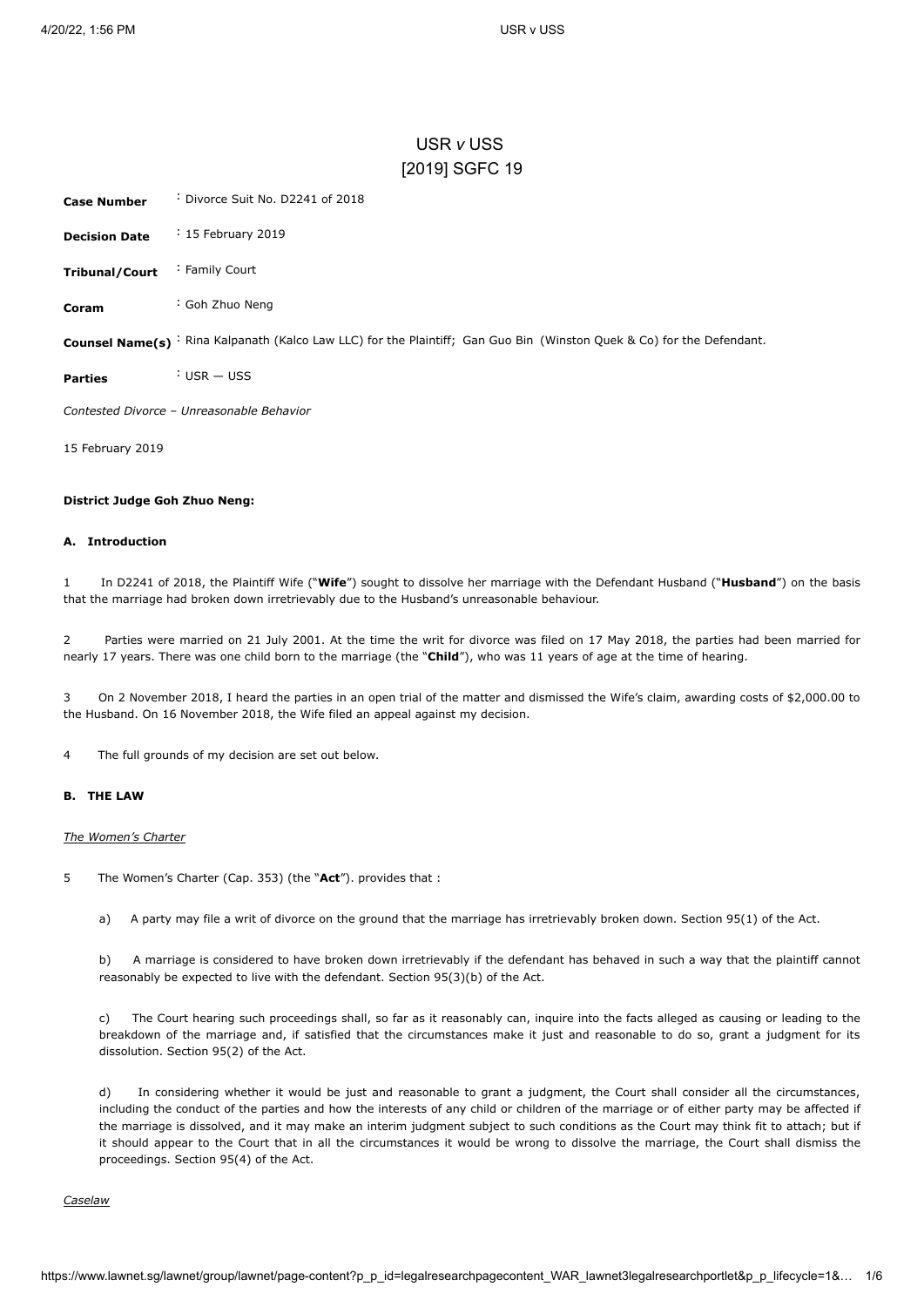6 In *Wong Siew Boey v Lee Boon Fatt* [\[1994\] 1 SLR\(R\) 323,](javascript:viewPageContent() the then Honourable Judicial Commissioner KS Rajah laid down the following principles:

(a) Whether the defendant's behaviour has been such that the plaintiff can no longer reasonably be expected to live with him is essentially a finding of fact, and the Courts have avoided categorising conduct as guilty or blameless in the abstract [at (8)];

(b) the test is whether this petitioner, with his or her character and personality, with his or her faults and other attributes, good and bad, and having regard to his or her behaviour during the marriage, can reasonably be expected to live with this respondent: Bagnall J in *Ash v Ash* [1972] 1 All ER 582 at 585 (at [10]); and

(c) the particulars taken together must amount to more than a complaint that the parties are incompatible, that they no longer have anything in common and cannot communicate or that one of them is bored with the marriage. Behaviour in this context must, as Baker P put it in *Katz v Katz* [1972] 3 All ER 219 at 223 be: "*"… something more than a mere state of affairs or a state of mind, for example, a repugnance to sexual intercourse, or the feeling that the wife is not reciprocating the husband's love or not being as demonstrative as he thinks she should be. Behaviour in this context is action or conduct which affects the other. Such conduct either take the form of acts and omissions or may be a course of conduct and, in my view, it must have some reference to the marriage*" (at [12]).

# **C. APPLICATION OF THE LAW TO THE FACTS**

### (**SOP paragraph 1(c))** - *An alleged martial affair that the Husband had with a woman in 2002*

7 The Wife alleged that in 2002, the Husband had gone on a biking trip to Hatyai, Thailand. When he returned, he showed her photographs taken during the trip. These photographs revealed that the Husband was sitting very closely to a lady and even had his arm around her in certain photos. There were also photographs where the Husband was lifting the lady up with another male.

8 When confronted with the allegation of why he was so close to the lady, the Husband got angry, claiming they were only friends. This caused the parties to argue, and resulted in the Husband moving out of the matrimonial home for more than 6 months. The Wife claimed that she was informed by the Husband's friend that the Husband travelled to Penang as he was in a relationship with a lady there.

9 The Husband denied that he had an affair, and that he had deserted the Wife.

10 I note that there was no evidence adduced in support of the Wife's allegation. The pictures were not produced. The Husband's friend who had made the allegation of the affair was never named. I accept there was probably an argument between the parties after the Wife saw certain pictures of her Husband during this trip, but without sight of those pictures, it is impossible to assume that the Husband had behaved inappropriately with another woman. If he had behaved inappropriately, then there would not have been any good reason for him to share the pictures with his Wife.

11 In context, this argument occurred in the beginning of the marriage (2002), and notwithstanding that, they continued to remain together, and even had a Child together (2007). It would not be sufficient to classify the Husband's behaviour as being sufficiently unreasonable.

### (**SOP paragraph 1(d)**) - *The Husband's throwing of a fax cable at the Wife and smashing of a home phone in 2007*

12 The Wife alleged that the Husband had thrown a fax cable at her and smashed the home phone. The Husband denied this had happened.

13 There was no evidence produced by the Wife to prove this allegation other than her bare statement. I took the view that there was insufficient evidence to prove that this had occurred.

### (**SOP paragraph 1(e)**) - *The Husband's throwing of a plate of noodles on the floor in front of the Child in 2007*

14 The Wife alleged that the Husband had thrown a plate of noodles on the floor in the presence of the Child when the Child was only 4 months old. This caused the Child to suffer from shock and cry as a result. The Husband admitted that this had taken place, but that this arose out of his frustration with the Wife over the use of the baby bonus. The Husband also added that the Child was not put into distress.

15 I took the view that the Wife's allegation was made out. However it must be put in context. This was an incident that happened in 2007, more than 10 years before the filing of the writ. If this was an ongoing and current course of conduct, I would have taken a different view. However, in the course of married life, parties may say or do things on the spur of the moment that they would regret. A single incident like this cannot amount to "unreasonable behaviour" justifying a divorce.

(**SOP paragraph 1(f)**). *The Husband's throwing of a pot cover at the Wife during an argument in 17 March 2017*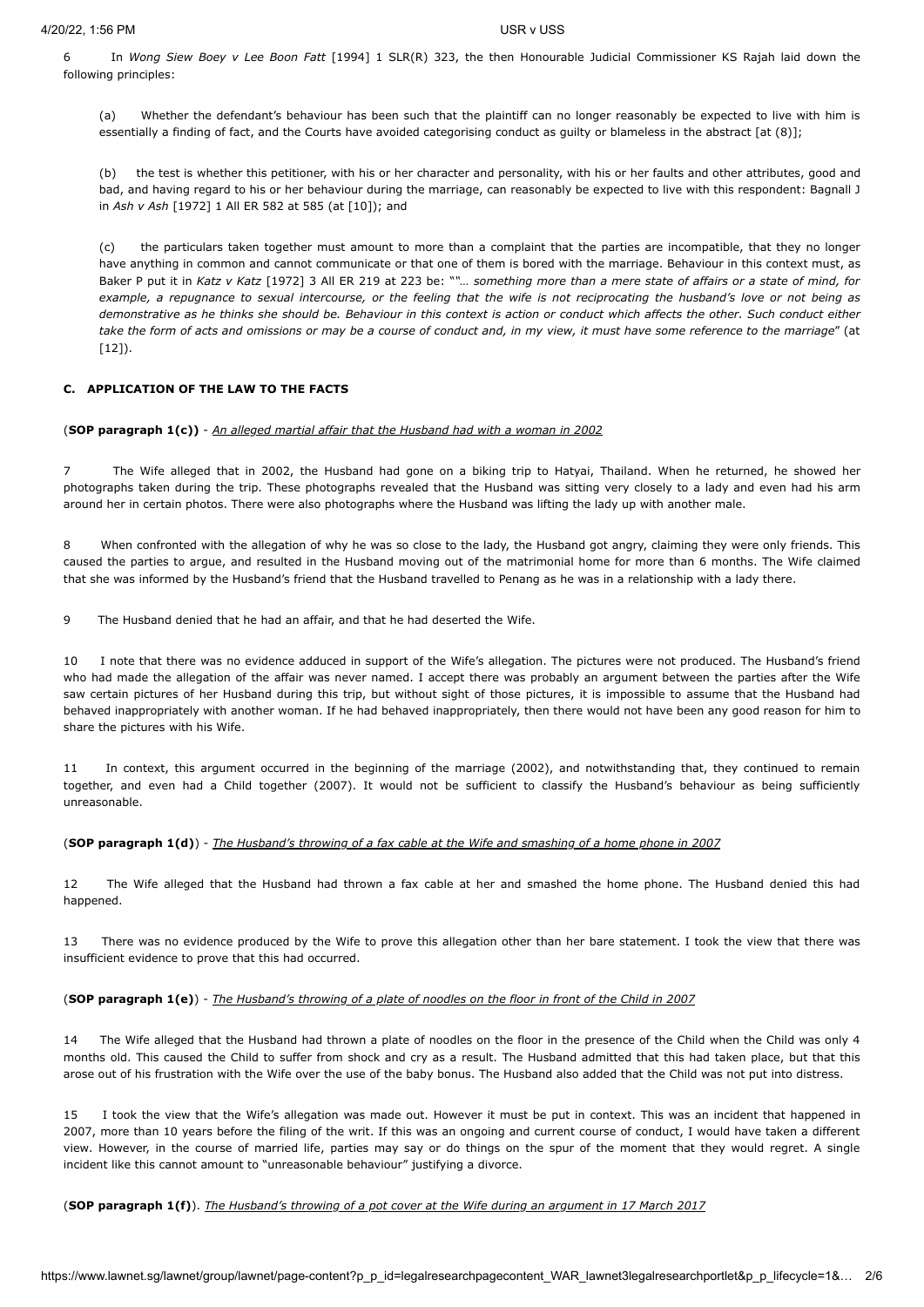16 The Wife alleged that on 17 March 2017, the parties were having an argument over the Husband's failure to wash a pot overnight. During this argument, the Wife was in the kitchen and the Husband was in the living room. The Wife picked up the pot cover and threw it on the stove, asking the Husband to clean up after himself. The Husband then walked into the kitchen, picked up the cover and threw it at the Wife, causing the pot cover to shatter. It is noted that the pot did not hit the Wife.

17 The Husband claimed that the Wife was actually the one who threw the cover at him first, and he picked up the pot cover and threw it at the floor instead.

18 In cross examination, the Wife clarified that the pot cover had been thrown at her, and that she had to step aside the avoid being hit. This caused the pot to land behind her. At this point, the Husband was 10m away from her.

19 I took the view that if the Husband had intended to hurt the Wife by throwing the pot cover at her, it was quite unlikely that he would have missed from 10m out. He had thrown the cover, but not at her. This also took place in the context of an argument between the parties, and it was one single incident in 2017.

### **SOP Paragraph 1(g) –** *That the Husband was verbally abusive towards the Wife and Child*

20 The Wife's allegations in this this regard were that that Husband would scold the Wife and Child vulgarities. He allegedly told the Child that "*Daddy hate you more and more"* and "*Shut up and go away*" when he was angry. This was denied by the Husband who claimed that apart from scolding the Child to discipline him, he had never used any foul language or vulgarities towards the Child, much less the Wife.

21 It was difficult to give credibility to the Wife's allegations. There was no objective evidence tendered to the Court which would have supported this allegation. In her Reply to the Defence (paragraph 10), she claimed that she had recorded a video of the Husband's *"violent outburst"* towards the Child. This video was never tendered to Court.

22 The Wife also did not provide the date of the incident on which the Father had allegedly said to the Child - *Daddy hate you more and more"* and "*Shut up and go away*". The full context in which this incident occurred was also not provided.

23 Neither did the Wife provide any copies of communications between the Husband and herself to show evidence that the Husband was pre-disposed to using vulgarities in his conversations with her during the marriage and prior to the filing of the writ.

a) In text messages between the parties dated 2 May 2016 and 4 January 2017, the parties were arguing over how the Husband had left some of his things lying around at home. The Husband told the Wife repeatedly and firmly not to touch his things without resorting to the use of vulgarity. I failed to see how this could be construed as an example of vulgar behaviour on the Husband's part.

b) She had provided a text message which was dated June 2018 where the Husband had, with the intention of reconciliation stated *"Recently we have been hard on each other, I admit my words were rather harsh and have hurt you…sorry".* I disregarded this as it had taken place after the writ was filed on 17 May 2018. It was also not clear what these "harsh" words were.

24 Therefore, I took the view there was insufficient evidence to show that the allegations in SOP Paragraph 1(g) were made out.

### (**SOP paragraph 1(h)**).- *The Husband's failure to show care or concern to the Wife when she suffered financial problems.*

25 In 22 March 2007, the Wife who was working as a remisier, was asked to take responsibility for the financial losses suffered by her clients. She claims that the Husband was not emotionally supportive of her during this period, and in 23 January 2016 sent her a series of messages asking her to settle her problems herself.

*"You have to stop dreaming and come back to reality.*

*What you have done cannot be undone, admit and face your own mistakes*,

*don't drag your family to suffer with you.*

*Don't be selfish.*

*Don't you have thoughts that I'll swallow our flat, I'm protecting our*

*family FYi.*

*Don't attempt to argue with me. Have some thoughts of what I've just said."*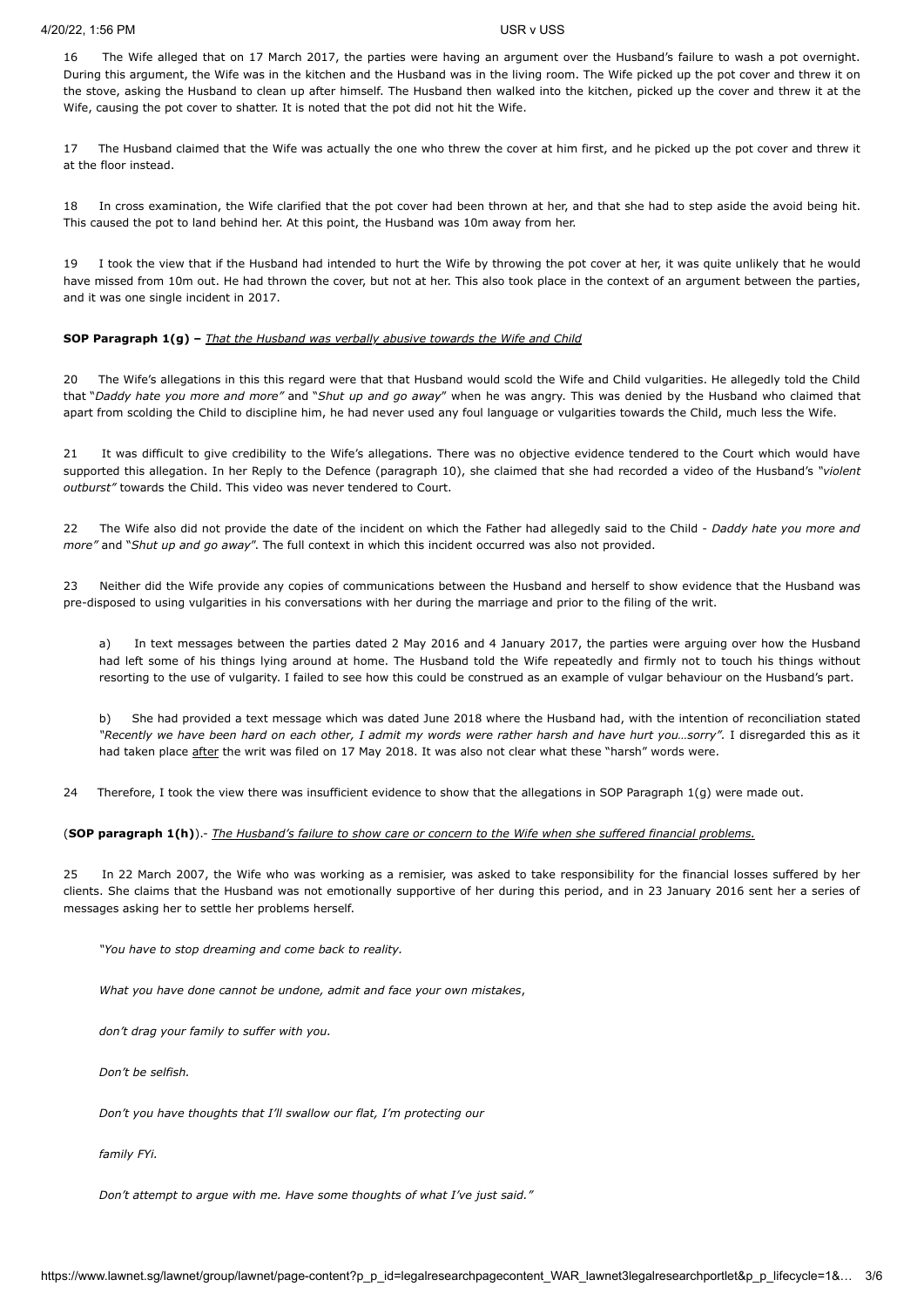### 4/20/22, 1:56 PM USR v USS

26 The Husband claimed that the Wife had extravagant habits and had proposed that the matrimonial home be sold to pay off her debts. He refused to do so as he did not want the family to lose their home. The Wife disagreed with this, and claimed that the bulk of her debts were settled by the clients eventually.

27 It was not clear to me whether the Wife had suffered financial problems in 2007. There was no documentary evidence of these problems. What was clear was that as of 5 February 2016, the Wife owed a considerable debt to her creditor - about \$295,620.54 as set out in a letter from the creditor's lawyer dated 5 February 2016.

28 As parties did not refer to any other matrimonial assets, I presumed that the only significant asset they had which could repay such a debt would be through the sale of the matrimonial flat.

29 This gives more credulity to the Husband's position that the sale of the matrimonial flat had been broached as a possible solution for the repayment of the Wife's debts. This appears to be supported by the series of messages sent by the Husband, which ask the Wife to take responsibility for her problems, and that the Husband would not be "*swallow(ing)*" the flat.

30 I did not see anything callous in the Husband's tone. While it was not perhaps what the Wife wanted to hear, it was a frank and honest assessment of the Husband's sentiment that they should not allow the Wife's financial problems to jeopardise the family's welfare. I did not consider it to be unreasonable behaviour.

# (**SOP paragraph 1(i))** - *The Husband's refusal to visit the Wife's relatives*

31 In this regard, the Wife claimed that the Husband had not participated in events involving the rest of her family since 2008. The Husband agreed, but he claimed that he was busy working as a taxi driver.

32 I did not regard this as unreasonable behaviour on the part of the Husband. If there was any unhappiness expressed towards him by the Wife about this even up to the filing of the Writ, this was never put into evidence.

**(SOP paragraph 1(j))** - *That the Husband went to Thailand for a holiday without informing the Wife, intending the leave the Child at home (January 2018)*

33 The Wife claimed that the Husband had gone to Thailand for a holiday without informing her in January 2018. He had intended to do so while leaving the Child at home alone. The Husband admitted that he had gone on the trip. However, he had informed the Wife about this, and he had also given the Child money for his expenses while he was away on the trip.

34 It was difficult here to determine if the Husband had acted unreasonably. It was not clear at all from the Wife's evidence how the trip had come as a surprise to her. If she had belatedly realised the Husband was gone on a trip after he had left, then why did she not contact him and ask where he was? Any communications between the parties on this subject were conspicuously absent from the evidence placed before the Court.

35 Therefore, I took the view there was insufficient evidence to show that the Husband had gone on holiday without notifying the Wife.

# **(SOP paragraph 1(j))** - *That the Husband went to Batam with the Child without informing the Wife (March 2018).*

36 The Wife claimed that the Husband had taken the Child to Batam for a holiday in March 2018 without informing her. This was discovered only on the morning of the holiday when the Wife realised that the Child had packed a bag and was acting very awkwardly. When the Wife asked the Child where he was going, the Child asked the Husband the same question, and he replied that they were going to Batam.

37 The Husband denied that he did not inform the Wife about this, and stated that he had even asked the Wife to come along for the trip but was rejected by her.

38 As with the case in SOP paragraph 1(j), there was precious little evidence disclosed by the parties. The evidence did not include communications between them referring to the Batam trip, or whether the Wife had disagreed with the Husband taking the Child to Batam.

39 Therefore, I took the view that there was insufficient evidence to show that the Husband had not notified the Wife about the trip to Batam with the Child.

### (**SOP paragraph 1(k)**) - *The Husband's moving out of the master bedroom to sleep in the living room.*

40 There was some disagreement on when this had taken place. The Husband claimed this had taken place since 2017, and the Wife claimed this had taken place since 2015, providing pictures dated 2016 of the Husband sleeping in the living room.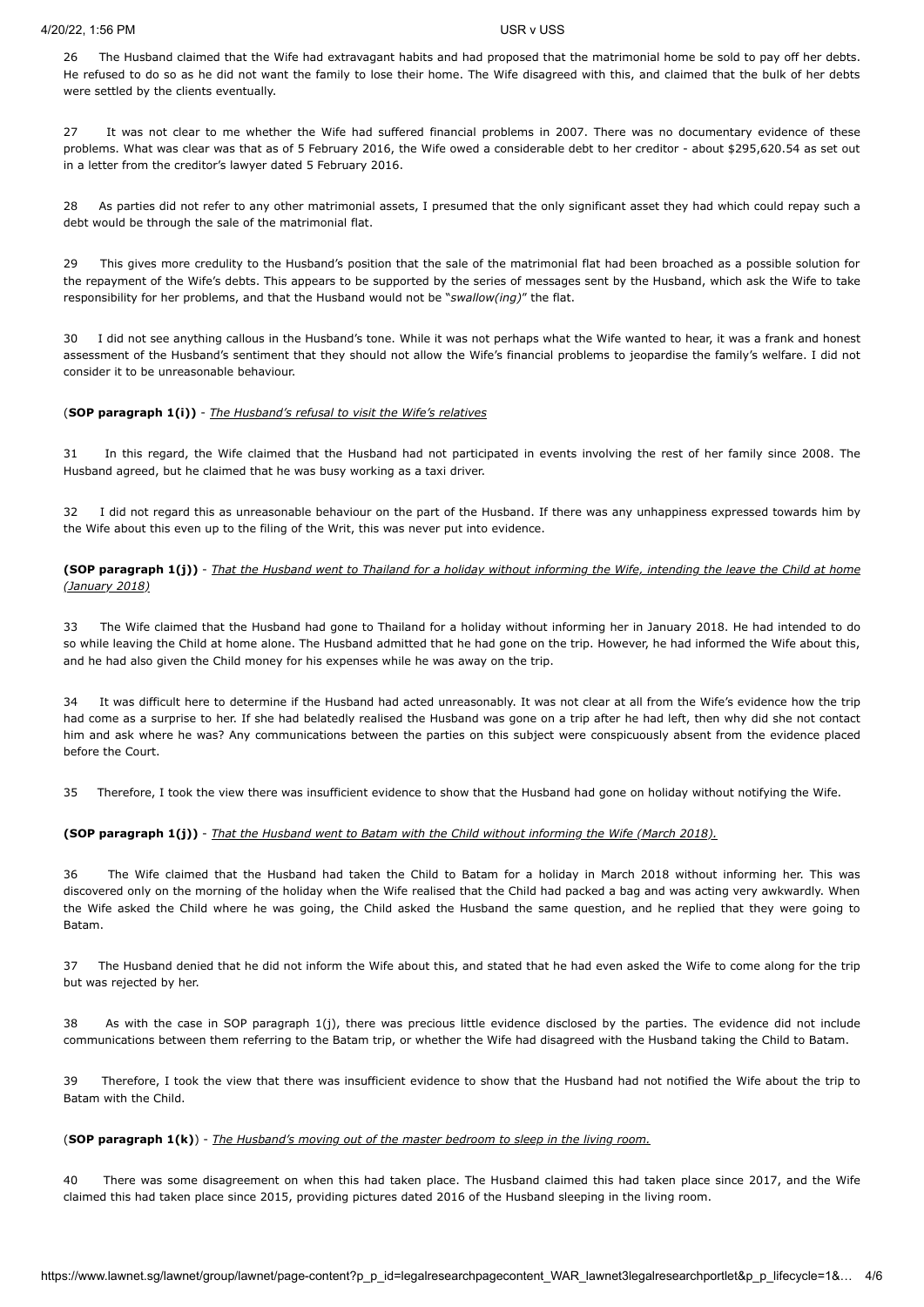41 I took the view that the Husband had been sleeping in the living room since 2016. However, what was the reason for doing so. Had he deliberately done so as a rejection of matrimonial life?

42 While the Wife was on the stand, she confirmed that she had asked the Husband to move out of the master bedroom to sleep in the living room, as he had a snoring problem. This was also consistent with the Husband's position. Therefore I could not treat this as an example of unreasonable behaviour by the Husband as he was only complying with a request from his Wife.

### **(SOP paragraph 1(l)** - *The Husband's frequent travel to Johor Bahru Malaysia which he did not account to the Wife for.*

43 The Husband had a motorcycle which he rode up frequently to Malaysia. He confirmed during the trial that he had been driving up to Johor Bahru since 2008 to pump petrol and spend time with his friends. The evidence showed that these trips were made on a fortnightly basis at the least.

44 The Wife claimed that this was always done without her knowledge, and without informing her. The Husband claimed that he had let her know and there had been no issue with this.

45 I took the view that the Husband's frequent travel to Johor Bahru had taken place with the knowledge of the Wife. If there was any unhappiness expressed towards him about this even up to the filing of the Writ, this was not put into evidence. I did not regard it as unreasonable behaviour.

### **(SOP paragraph 1(m))** - *That in the months preceding the filing of the writ, the Husband had started to exert control over the Child with the intention to alienate the Wife from the Child.*

46 The Wife cited two examples of how the Husband was allegedly alienating the Child from her and exerting control over the movements of the Child:

a) The Child was now being directed to go straight home from school every day. Previously, the Child would remain in student care, or go straight to his maternal grandmother's home. This was depriving the Child of an environment where the maternal grandmother would tend to his needs.

b) The Child was being forced to sleep in his own room. Previously the Child had slept with the Wife in the master bedroom. Doing so was causing a lot of stress to the Child, who was afraid to do so. On this point, the Wife also added that the Husband had on 13 June 2018, moved into the Child's bedroom with him. I had to disregard this particular allegation as these were facts that arose after the filing of the writ on 17 May 2018.

47 The Husband claimed that the above was true. However, the Child had asked to go home straight from school so that he could play with his friends in the neighbourhood. As for being made to sleep in his own room, that was being done in the best interests of the Child to build independence.

I took the view that this was merely an example of two parenting styles clashing. The Child was already 11 years of age, and the Husband's decision to have him sleep in his own room were well-intentioned. Also, I doubt that the Husband was able to compel the Child to go straight home after school. It was not alleged by the Wife that the Husband was fetching the Child from school to home every day.

49 Therefore I did not regard this conduct as amounting to unreasonable behaviour.

### **Unpleaded Incidents**

50 The Wife also referred to two other incidents in her supporting affidavit which had not been set out in the SOP.

a) On 15 April 2016, the Husband damaged the washing machine cable plug as the Wife had forgotten to turn off the power switch. A picture of a broken power switch was provided as evidence.

b) On 26 November 2017, the Husband broke the home phone and threw it in the dustbin after an argument between the parties. A picture of the home phone in the dustbin was set out as evidence.

51 During the trial, the Husband was cross-examined on these allegations and denied that he had done so. He explained that it was the Wife who had damaged the switch, and that he had actually tried to fix the phone.

52 Having considered the above, I found that it was not clear how the switch or the phone had been damaged. Therefore, I was unable to reach the conclusion that the Husband was responsible for damaging the switch and the phone.

### **D. CONCLUSION AND COSTS**